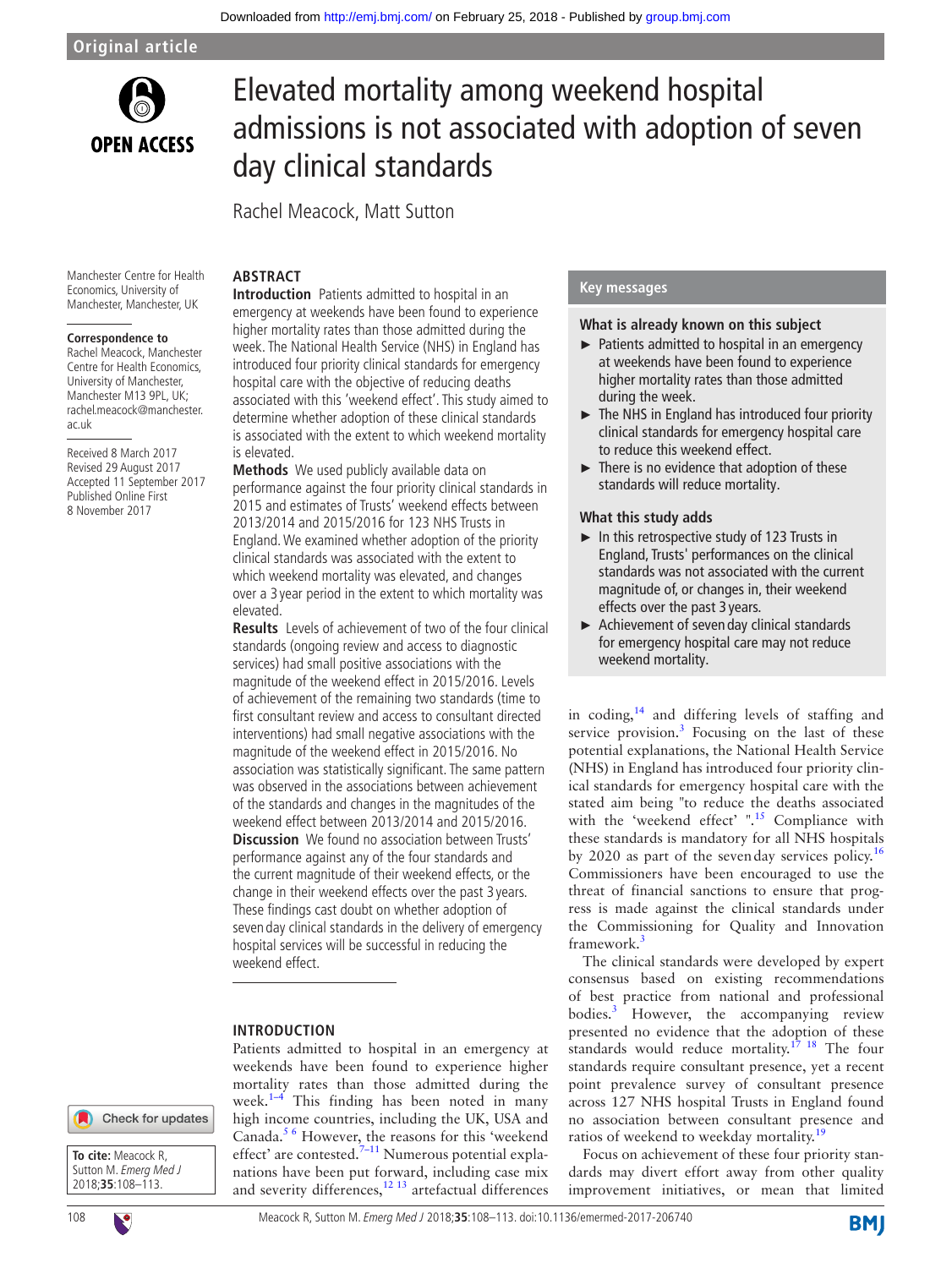<span id="page-1-0"></span>

| Priority clinical standards for seven day services<br>Table 1 |                                                                                                                                                                                                                                                                                                                                                                                                                                                                                                               |  |  |
|---------------------------------------------------------------|---------------------------------------------------------------------------------------------------------------------------------------------------------------------------------------------------------------------------------------------------------------------------------------------------------------------------------------------------------------------------------------------------------------------------------------------------------------------------------------------------------------|--|--|
| <b>Standard</b>                                               | <b>Description</b>                                                                                                                                                                                                                                                                                                                                                                                                                                                                                            |  |  |
|                                                               | Time to first consultant review All emergency admissions must be seen and have a thorough clinical assessment by a suitable consultant as soon as possible but at the latest<br>within 14 hours from the time of arrival at hospital                                                                                                                                                                                                                                                                          |  |  |
| Access to diagnostics                                         | Hospital inpatients must have scheduled 7 day access to diagnostic services such as x-ray, ultrasound, CT, MRI, echocardiography, endoscopy,<br>bronchoscopy and pathology. Consultant directed diagnostic tests and completed reporting will be available 7 days a week:<br>$\blacktriangleright$ Within 1 hour for critical patients<br>Within 12 hours for urgent patients<br>► Within 24 hours for non-urgent patients                                                                                    |  |  |
| Access to consultant directed<br>interventions                | Hospital inpatients must have timely 24 hour access, 7 days a week, to consultant directed interventions that meet the relevant specialty<br>quidelines, either on site or through formally agreed networked arrangements, with clear protocols, such as:<br>$\blacktriangleright$ Critical care<br>$\blacktriangleright$ Interventional radiology<br>Interventional endoscopy<br>$\blacktriangleright$ Emergency general surgery                                                                             |  |  |
| Ongoing review                                                | (A) All patients on the AMU, ASU and ITU, and other high dependency areas, are seen and reviewed by a consultant TWICE DAILY (including all<br>acutely ill patients directly transferred and others who deteriorate)<br>(B) Once transferred from the acute area of the hospital to a general ward, patients should be reviewed during a consultant delivered ward round<br>at least ONCE EVERY 24 hours, 7 days a week, unless it has been determined that this would not affect the patient's care pathway. |  |  |

AMU, acute medical unit ; ASU, acute surgical assessment unit; ITU, intensive therapy unit.

Descriptions quoted from NHS England.<sup>25</sup>

resources become diverted to low risk patients who will experience little or no benefit. It is therefore important to establish whether adoption of the clinical standards is associated with an improvement in mortality.

We examined the association between adoption of the clinical standards and the extent to which mortality was elevated among weekend admissions across all hospital Trusts in England. We used the most recent data available. We considered whether achievement of the priority clinical standards was associated with the extent to which weekend mortality was elevated, and changes over a 3year period in the extent to which mortality was elevated.

## **Methods**

#### **Data**

We obtained publicly available data on Trusts' performances against the four priority clinical standards from the My NHS website.<sup>20</sup> These four standards are: time to first consultant review; access to diagnostics; access to consultant directed interventions; and ongoing consultant review [\(table](#page-1-0) 1). The data were downloaded on 7 February 2017 and are described as relating to the summer of 2015.

The data record, for each Trust, how many specialties achieved each standard out of a total number of eligible specialties. In all Trusts, there are 14 specialties eligible for the access to diagnostics standard and nine interventions eligible for the access to consultant directed interventions standard. The number of eligible specialties for the two remaining standards varied

across Trusts, with maximums of 10 specialties for the time to consultant review standard and 13 specialties for the ongoing consultant review standard. For the Trusts that had less than the maximum number of eligible specialties for these two standards, we re-scaled the measure of achievement to be comparable across Trusts (see [table](#page-1-1) 2 note). For the 12% of Trusts that reported achievement at multiple sites, we selected the records with the maximum number of eligible specialties.

We obtained figures on mortality within 30 days of admission from the NHS Digital website, which have been published to aid research into 7 day NHS provision.<sup>21</sup> We focussed on the indicator comparing the odds of mortality for patients admitted at the weekend (Saturday and Sunday) to the odds of mortality for patients admitted midweek (Tuesday, Wednesday and Thursday). We present results for the indicator relating to emergency admissions only, and for the indicator relating to all admissions. However, we believe the indicator relating only to emergency admissions to be the most appropriate indicator in relation to the emergency care clinical standards, and so present these as our primary results.

These mortality figures are publicly reported annually at the Trust level, and are available for three financial years 2013/2014–2015/2016. They are presented as ORs, and are risk adjusted for primary and secondary diagnoses, age, gender, deprivation, ethnicity, seasonality, admission source (usual place of residence vs other), admission method (emergency vs elective) and prior admission history over the past year, $2^2$  using a methodology similar to that employed by Freemantle *et al*. [1](#page-5-0)

<span id="page-1-1"></span>

| Distribution of rusts' achievements of clinical standards, and levels and changes in weekend effect<br>Table 2 |                                           |     |                |                                                             |      |     |                |                |
|----------------------------------------------------------------------------------------------------------------|-------------------------------------------|-----|----------------|-------------------------------------------------------------|------|-----|----------------|----------------|
|                                                                                                                | No of eligible specialties/clinical areas |     |                | No of specialties/clinical areas achieving the<br>standard* |      |     |                |                |
| Clinical standard                                                                                              | Mean                                      | SD  | <b>Minimum</b> | <b>Maximum</b>                                              | Mean | SD  | <b>Minimum</b> | <b>Maximum</b> |
| Time to first consultant review                                                                                | 9.5                                       | 1.2 | 4              | 10                                                          | 4.9  | 3.0 | $\mathbf{0}$   | 10             |
| Access to diagnostics                                                                                          | 14.0                                      | 0.0 | 14             | 14                                                          | 10.7 | 2.2 |                | 14             |
| Access to consultant directed interventions                                                                    | 9.0                                       | 0.0 | 9              | 9                                                           | 8.1  | 1.4 | $\mathbf{0}$   | 9              |
| Ongoing review                                                                                                 | 12.4                                      | 1.0 | 8              | 13                                                          | 7.0  | 3.7 | $\Omega$       | 13             |

Figures based on 123 Trusts.

\*Figures on time to consultant review and ongoing review have been re-scaled for Trusts where the number of eligible specialties/clinical areas is less than the maximum values of 10 and 13, respectively. The re-scaling is the proportion of eligible areas at the Trust achieving the standard, multiplied by the maximum number of eligible areas.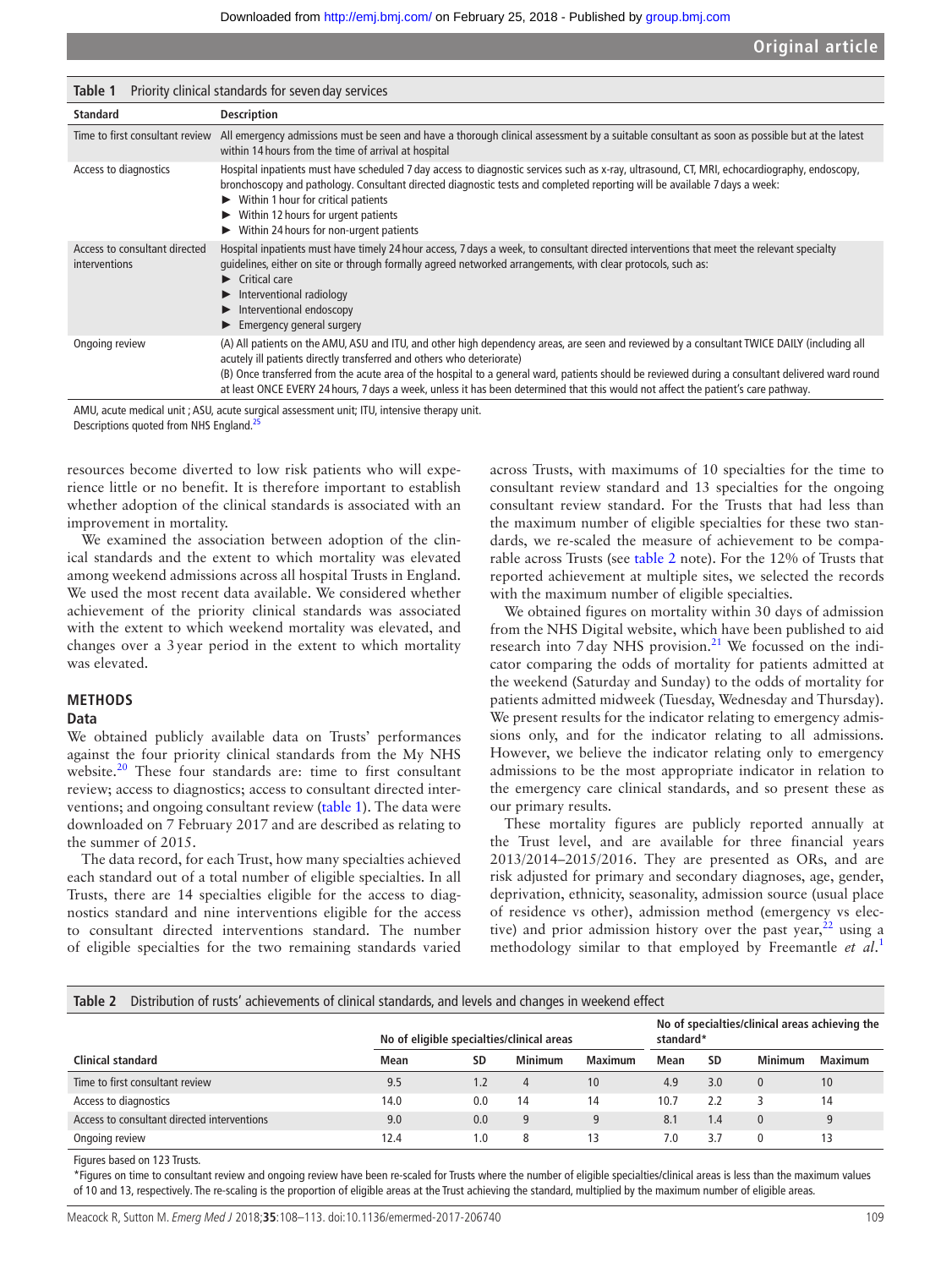Deprivation is measured as relative deprivation in 32844 small areas in England called lower layer super output areas, with a mean population of 1500.<sup>[23](#page-5-14)</sup> The lower layer super output area of residence is originally derived from an individual's postcode. The data used to produce the mortality indicator were originally sourced from Hospital Episode Statistics data linked to the Office for National Statistics death registrations data.

## **Analysis**

We related Trusts' weekend effect ORs to their achievement of each priority clinical standard using multivariable linear regression models.

We began by relating the weekend effect in the latest financial year (2015/2016) to achievement of the standards in the summer of that financial year. However, it is possible that this correlation could be confounded if the Trusts who made the most progress towards achieving the standards are those who previously had larger weekend effects prior to the measurement of the standards. To investigate this possibility, we also examine the association between the change in the weekend effect between 2013/2014 and 2015/2016 and levels of achievement of the standards in summer 2015.

As the published weekend effect ORs are non-linear transformations of the underlying mortality rates, we also repeated the analysis using logged values of the OR values. We related the logged weekend effect OR in the latest financial year (2015/2016) to achievement of the standards in the summer of that financial year. Finally, we examined the association between the change in the logged weekend effect OR between 2013/2014 and 2015/2016 and the levels of achievement of the standards in summer 2015.

This study utilised publicly available data and did not require ethics approval.

## **Results**

The weekend effect statistics are produced for 136 Trusts. Information on achievement of the clinical standards is not available for 13 of these Trusts<sup>i</sup>. Our analysis therefore contains data on 123 Trusts. The weekend effect for emergency admissions in 2015/2016 was not significantly different among the 13 Trusts that did not report their achievement of the standards compared with the 123 Trusts that did (1.139 vs 1.119, difference=0.019, 95% CI −0.025 to 0.064). The change in the weekend effect between 2013/2014 and 2015/2016 was not significantly different between the 13 Trusts that did not report their achievement of the standards compared with the 123 Trusts that did (0.029 vs 0.004, difference=0.025, 95% CI −0.037 to 0.088).

Descriptive statistics summarising Trusts' performances against the four priority clinical standards in the summer of 2015 are shown in [table](#page-1-1) 2. There was large variation across Trusts for each standard and in average (mean) national performance across the four standards. Trust performance was highest against the access to consultant directed interventions standard, with an average of 8.1 of 9 (90%) eligible specialties meeting this target within each Trust. Trust performance was lowest against the time to first <span id="page-2-0"></span>**Table 3** Correlations between numbers of specialties achieving clinical standards across Trusts, summer 2015

|                                                   | Time to first<br>consultant review diagnostics | Access to               | Access to<br>consultant<br>directed<br>interventions |
|---------------------------------------------------|------------------------------------------------|-------------------------|------------------------------------------------------|
| Access to diagnostics                             | 0.141<br>$(-0.037, 0.310)$                     |                         |                                                      |
| Access to<br>consultant directed<br>interventions | 0.147<br>$(-0.031, 0.316)$                     | 0.229<br>(0.055, 0.391) |                                                      |
| Ongoing review                                    | 0.348<br>(0.182, 0.494)                        | 0.255<br>(0.081, 0.413) | 0.199<br>(0.023, 0.363)                              |

Based on data from 123 Trusts reporting achievement of the clinical standards. 95% CI based on Fisher's transformation.

consultant review standard, with on average 4.9 of 10 (49%) specialties meeting this target. An average of 7.0 of 13 (54%) specialties within each Trust met the ongoing review standard, with 10.7 of 14 (76%) achieving the target for access to diagnostic services. Trust performance ranged from 0% to 100% of specialties meeting the standards for ongoing review, access to consultant directed interventions and time to first consultant review. However, the lowest achievement observed against the access to diagnostic services standard was 3 of 14 areas, with the maximum again 100%.

The weekend effect was expressed as an OR, meaning that a value of 1.000 represents no risk adjusted difference in mortality rates between weekday and weekend admissions. The average Trust weekend effect in 2015/2016 for emergency admissions was 1.119. The magnitudes of Trusts' weekend effects varied in the range  $0.920$  to  $1.360$  (SD= $0.081$ ). The average change over time between 2015/2016 and 2013/2014 in Trusts' weekend effects was 0.004. There was substantial variation in these changes (SD=0.118), with the largest decrease for any Trust equal to −0.340 and the largest increase equal to 0.380. The average change was not significantly different from 0 (mean change 0.004, 95% CI −0.017 to 0.025).

The correlations between the levels of achievement of each of the four standards are shown in [table](#page-2-0) 3. These correlations were all positive but the vast majority were weak. There was a moderate (r=0.348, 95%CI 0.182 to 0.494) correlation between achievement of the time to first consultant review standard and the ongoing review standard.

The levels of achievement of two of the four clinical standards (ongoing review and access to diagnostic services) had small positive associations with the level of the weekend effect for emergency admissions in 2015/2016 ([table](#page-3-0) 4). Levels of achievement of the remaining two standards (time to first consultant review and access to consultant directed interventions) had small negative associations with the level of the weekend effect for emergency admissions in 2015/2016. No association was statistically significant. The results using the logged values of the weekend effect ORs for emergency admissions in 2015/2016 were very similar, and again no association was statistically significant.

The relationships between levels of achievement of the standards and the magnitudes of the weekend effect ORs for emergency admissions in 2015/2016 are also presented graphically in [figure](#page-3-1) 1. These graphs illustrate that performance against the standards for time to first consultant review and ongoing review were fairly evenly spread across the full range of performance. Conversely, performance on the standards for access to diagnostics and consultant directed interventions

i Information on achievement of the clinical standards is not available for the following 13 NHS foundation Trusts: University Hospitals Bristol; Luton and Dunstable University Hospital; York Teaching Hospital; South Tyneside; The Rotherham; Cambridge University Hospitals; South Warwickshire; Norfolk And Norwich University Hospitals; Doncaster and Bassetlaw Hospitals; University Hospitals Birmingham; Gloucestershire Hospitals; Blackpool Teaching Hospitals; and Western Sussex Hospitals.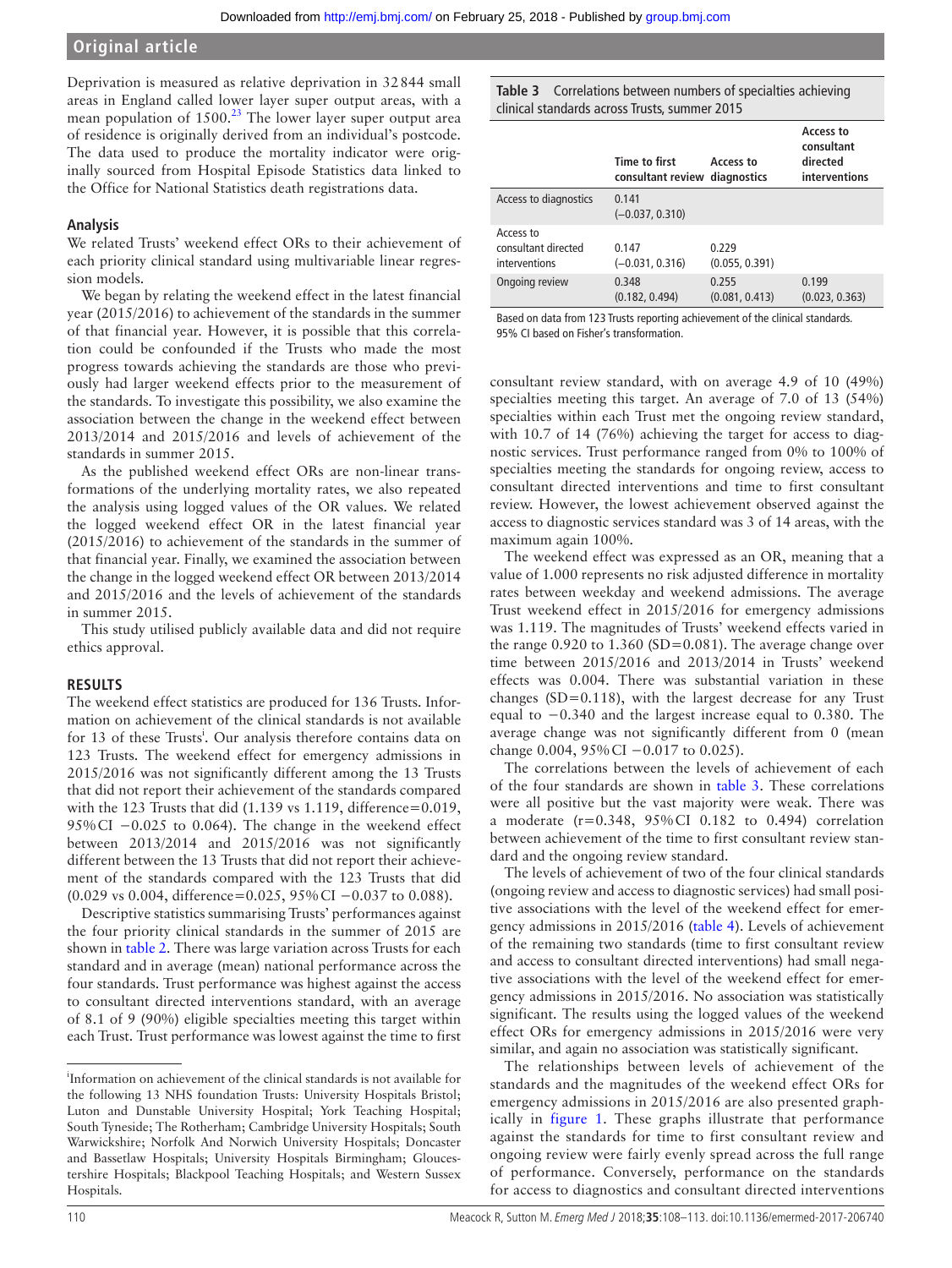<span id="page-3-0"></span>**Table 4** Estimated regression associations between weekend mortality effects for emergency admissions and numbers of specialties achieving clinical standards

| No of specialties/clinical<br>areas achieving clinical | Level of weekend effect (2015/2016) |                                       | Change in weekend effect<br>(2015/2016-2013/2014) |                                       |  |
|--------------------------------------------------------|-------------------------------------|---------------------------------------|---------------------------------------------------|---------------------------------------|--|
| standard                                               | Logged OR (95% CI)<br>OR (95% CI)   |                                       | OR (95% CI)                                       | Logged OR (95% CI)                    |  |
| Time to first consultant review                        | $-0.0020$ ( $-0.0072$ to 0.0032)    | $-0.0018$ ( $-0.0064$ to 0.0028)      | $-0.0006$ ( $-0.0082$ to 0.0070)                  | $-0.0005$ ( $-0.0072$ to 0.0061)      |  |
| Access to diagnostics                                  | $0.0014 (-0.0057$ to $0.0084)$      | $0.0017 (-0.0045 \text{ to } 0.0079)$ | $0.0077$ (-0.0026 to 0.0180)                      | $0.0074$ (-0.0016 to 0.0165)          |  |
| Access to consultant directed<br>interventions         | $-0.0100$ ( $-0.0205$ to 0.0005)    | $-0.0090$ ( $-0.0183$ to 0.0002)      | $-0.0105$ ( $-0.0258$ to 0.0048)                  | $-0.0095$ ( $-0.0230$ to 0.0039)      |  |
| Ongoing review                                         | $0.0026 (-0.0017)$ to $0.0069$ )    | $0.0023$ (-0.0015 to 0.0062)          | $0.0010$ (-0.0053 to 0.0073)                      | $0.0007 (-0.0049 \text{ to } 0.0062)$ |  |
| Constant term                                          | 1.1772 (1.0780 to 1.2765)           | 0.1577 (0.0700 to 0.2455)             | $0.0023$ (-0.1425 to 0.1471)                      | $-0.0009$ ( $-0.1281$ to 0.1263)      |  |
| $R^2$                                                  | 0.0402                              | 0.0426                                | 0.0298                                            | 0.0335                                |  |

Based on data from 123 Trusts reporting achievement of the clinical standards.

were clustered to the right hand side, with the majority of Trusts achieving compliance in at least 50% of eligible specialties. Sixty-seven (54%) of the 123 Trusts reported providing access to consultant directed interventions in all nine eligible specialties. These graphs confirm the lack of consistent relationship between achievement of the standards and the magnitudes of Trusts' weekend effects.

The same pattern was observed in the associations between achievement of the standards and the changes in the weekend effect for emergency admissions within Trusts between 2013/2014 and 2015/2016 [\(table](#page-3-0) 4). The levels of achievement of two of the four clinical standards (ongoing review and access to diagnostic services) had positive associations with the changes in the weekend effects. Levels of achievement of the remaining two standards (time to first consultant review and access to consultant directed interventions) had negative associations with the changes in the weekend effects. No association was statistically significant. The results using the changes in the logged weekend effect ORs for emergency admissions between 2013/2014 and 2015/2016 were very similar, and again no association was statistically significant.

The results using the weekend effects published for all admissions were very similar, and again no association was statistically significant ([table](#page-4-0) 5).



<span id="page-3-1"></span>**Figure 1** Scatterplots and lines of best fit between magnitudes of weekend effects for emergency admissions in 2015/2016 and levels of achievement of each of the four clinical priority standards.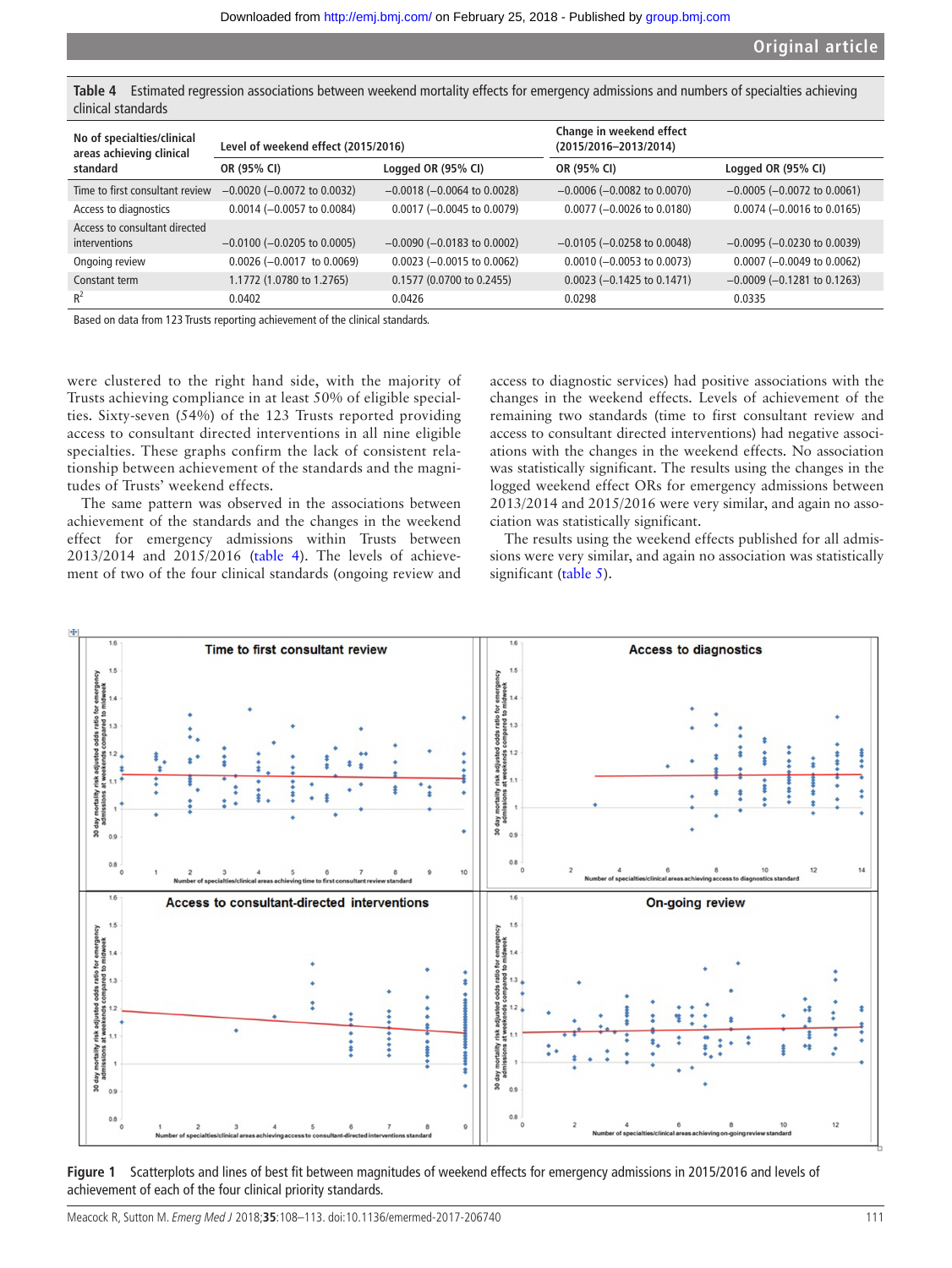<span id="page-4-0"></span>**Table 5** Estimated regression associations between weekend mortality effects for all admissions and numbers of specialties achieving clinical standards

| No of specialties/clinical areas achieving  | Level of weekend effect (2015/2016) |                                       | Change in weekend effect<br>(2015/2016-2013/2014) |                                       |  |
|---------------------------------------------|-------------------------------------|---------------------------------------|---------------------------------------------------|---------------------------------------|--|
| clinical standard                           | OR (95% CI)                         | Logged OR (95% CI)                    | OR (95% CI)                                       | Logged OR (95% CI)                    |  |
| Time to first consultant review             | $-0.0026$ ( $-0.0082$ to 0.0029)    | $-0.0025$ ( $-0.0072$ to 0.0023)      | $0.0013$ (-0.0061 to 0.0088)                      | $0.0012$ (-0.0053 to 0.0075)          |  |
| Access to diagnostics                       | $-0.0017$ ( $-0.0092$ to 0.0058)    | $-0.0009$ ( $-0.0073$ to 0.0055)      | $0.0082$ (-0.0018 to 0.0181)                      | $0.0076 (-0.0010 \text{ to } 0.0162)$ |  |
| Access to consultant directed interventions | $-0.0054$ ( $-0.0167$ to 0.0059)    | $-0.0051$ ( $-0.0148$ to 0.0046)      | $-0.0085$ ( $-0.0236$ to 0.0066)                  | $-0.0075$ ( $-0.0205$ to 0.0055)      |  |
| Ongoing review                              | $0.0041$ (-0.0006 to 0.0088)        | $0.0036 (-0.0004 \text{ to } 0.0076)$ | $0.0010 (-0.0053$ to $0.0072)$                    | $0.0007$ (-0.0047 to 0.0061)          |  |
| Constant term                               | 1.1938 (1.0865 to 1.3012)           | 0.1727 (0.0808 to 0.2646)             | $-0.0308$ ( $-0.1739$ to 0.1123)                  | $-0.0291$ ( $-0.1527$ to 0.0944)      |  |
| $R^2$                                       | 0.0320                              | 0.0339                                | 0.0313                                            | 0.0342                                |  |

Based on data from 123 Trusts reporting achievement of the clinical standards.

#### **Discussion**

Four priority clinical standards for emergency care have been introduced in England with the aim of reducing the number of deaths associated with the weekend effect. However, we found that adoption of these clinical standards for sevenday services was not associated with the extent to which mortality was elevated for patients admitted at the weekend. We found no association between Trusts' performances against any of the four standards and the current magnitude of their weekend effects, or the change in their weekend effects over the past 3years.

The High intensity Specialist Led Acute Care (HiSLAC) study has previously shown that elevated weekend mortality in England was not associated with variations across hospitals in the extent to which senior doctors were present on Sundays compared with Wednesdays.<sup>19</sup> While this was the first study to report differences between weekday and weekend medical staffing levels, it focused on whether senior doctors were present rather than the activities they undertook or the processes of care provided. We used information reported by organisations on their compliance with the priority clinical standards, which encompass the speed and frequency at which patients are seen by consultants, and the availability of wider diagnostic and interventional services. Nonetheless, our results are complementary to the HiSLAC findings, that the extent to which weekend mortality was elevated was not associated with available measures of care provision. In addition, we also showed that levels of achievement were not associated with changes in the weekend effect over time.

There are at least three possible explanations for the lack of relationship between achievement of the standards and elevated weekend mortality. First, this could be a result of poor quality data on Trusts' compliance. We are unable to check the veracity of these data. Nonetheless, these are the figures on which Trusts are assessed and on which NHS England will track progress towards meeting the commitment to sevenday services, and so finding that the reported levels of achievement are not associated with mortality is important.

Second, it is possible that the data on compliance against the standards are accurate, but the standards themselves are not effective in reducing mortality. Given the absence of evidence supporting a causal link between the standards and mortality, this would not be unexpected. While it is unlikely that offering this standard of care to all patients would result in any direct harm, doing so diverts resources and attention away from other potential care provision and therefore has an opportunity cost.

Finally, the weekend effect in mortality may be the wrong metric by which to judge the benefits of the sevenday services policy. We have previously demonstrated that the weekend effect is driven by a reduction in admission volumes at the weekend rather than an increase in the number of deaths.<sup>[7](#page-5-2)</sup> If the weekend

effect is indeed a statistical artefact, then it will not be reduced by changing care provision.

There is a need for the publication of statistics tracking the progress of the sevenday services policy and the impact this has on patient outcomes for those admitted both at the weekend and during the week. These should link outcomes to care provision, and track the volumes and composition of admissions throughout the week in addition to mortality rates. Implementing sevenday services has been estimated to cost £1.07–1.43bn,<sup>[18](#page-5-15)</sup> most of which relates to recruitment of additional medical staff, $24$  yet there is currently no evidence that this initiative has resulted in any patient benefit.

#### **Limitations**

Information on achievement of the clinical standards was not available for 13 of the Trusts for which NHS Digital produces weekend effect figures. However, we found no significant difference between the magnitudes of the weekend effects reported for these 13 Trusts and the 123 Trusts for which performance data were available. We examined the number of specialties that achieved the standards, not which specialties these were. The achievement of the standards may be more important in some specialties than others, but our analytical approach is consistent with the measurement and reporting of the standards which accords each specialty equal importance. Our ability to detect statistically significant results is unavoidably restricted by the sample size of 123 Trusts. Nonetheless, the pattern of two positive and two negative associations between achievement of the four standards and mortality is further evidence of no systematic relationship.

Trusts' performances against the clinical standards is currently only available at one point in time. The absence of information on historical figures means that we are unable to examine whether Trusts have responded to the introduction of the priority standards, and cannot investigate whether increasing achievement reduces mortality. Nonetheless, we examined whether current levels of achievement were associated with levels of, and reductions in, mortality and found no statistically significant associations.

#### **Conclusions**

This is the first study to examine the association between Trusts' performances against the four priority clinical standards and the mortality figures produced by the national information body in order to monitor the progress of the sevenday services policy. The results presented add to the increasing body of evidence questioning the link between levels of service provision and weekend death rates.<sup>7 19</sup> While implementation of these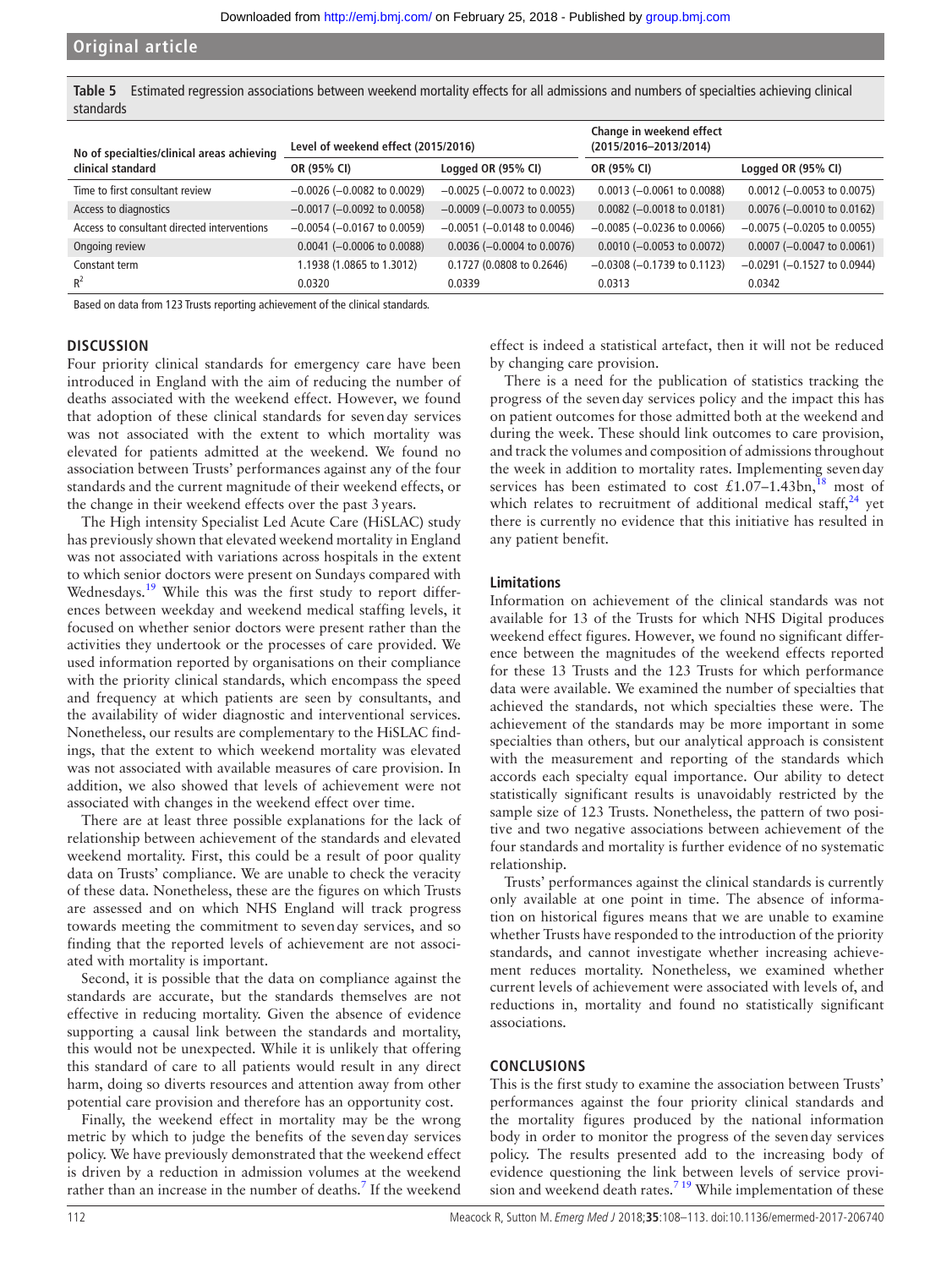standards is unlikely to result in any direct harm to patients, the requirements may divert care away from the most high risk patients, limiting clinicians' abilities to prioritise patients based on their professional judgement. Compulsory compliance across all patients and specialties may therefore not be the best way to allocate scarce NHS resources or increase the overall quality of care provided. The lack of association between the stated aims of the sevenday services policy and the clinical standards being introduced to meet these aims suggests that the four priority clinical standards should be reviewed before compliance for all NHS hospitals is mandated in 2020.

**Contributors** RM and MS designed the paper. MS extracted the data, designed and performed the analysis, and edited the manuscript. RM wrote the manuscript and is the guarantor of this article.

**Competing interests** None declared.

**Provenance and peer review** Not commissioned; externally peer reviewed.

**Open Access** This is an Open Access article distributed in accordance with the Creative Commons Attribution Non Commercial (CC BY-NC 4.0) license, which permits others to distribute, remix, adapt, build upon this work non-commercially, and license their derivative works on different terms, provided the original work is properly cited and the use is non-commercial. See: [http://creativecommons.org/](http://creativecommons.org/licenses/by-nc/4.0/) [licenses/by-nc/4.0/](http://creativecommons.org/licenses/by-nc/4.0/)

© Article author(s) (or their employer(s) unless otherwise stated in the text of the article) 2018. All rights reserved. No commercial use is permitted unless otherwise expressly granted.

#### **References**

- <span id="page-5-0"></span>Freemantle N, Ray D, McNulty D, et al. Increased mortality associated with weekend hospital admission: a case for expanded seven day services? **[BMJ](http://dx.doi.org/10.1136/bmj.h4596)** 2015;351:h4596.
- 2 Aylin P, Yunus A, Bottle A, et al. Weekend mortality for emergency admissions. A large, multicentre study. [Qual Saf Health Care](http://dx.doi.org/10.1136/qshc.2008.028639) 2010;19:213–7.
- <span id="page-5-5"></span>3 NHS England Seven Days a Week Forum. Summary of initial findings [Internet]. 2013 <http://www.england.nhs.uk/wp-content/uploads/2013/12/forum-summary-report.pdf> (accessed 16 Aug 2014)
- 4 Lilford RJ, Chen YF. The ubiquitous weekend effect: moving past proving it exists to clarifying what causes it. **[BMJ Qual Saf](http://dx.doi.org/10.1136/bmjqs-2015-004360) 2015;24:480-2.**
- <span id="page-5-1"></span>5 Kostis WJ, Demissie K, Marcella SW, et al. Weekend versus weekday admission and mortality from myocardial infarction. [N Engl J Med](http://dx.doi.org/10.1056/NEJMoa063355) 2007;356:1099-109.
- 6 Saposnik G, Baibergenova A, Bayer N, et al. Weekends: a dangerous time for having a stroke? [Stroke](http://dx.doi.org/10.1161/01.STR.0000259622.78616.ea) 2007;38:1211–5.
- <span id="page-5-2"></span>7 Meacock R, Anselmi L, Kristensen SR, et al. Higher mortality rates amongst emergency patients admitted to hospital at weekends reflect a lower probability of admission. [J Health Serv Res Policy](http://dx.doi.org/10.1177/1355819616649630) 2017;22:12–19.
- 8 Black N. Is hospital mortality higher at weekends? If so, why? [Lancet](http://dx.doi.org/10.1016/S0140-6736(16)30505-0) 2016;388:108–11.
- 9 Anselmi L, Meacock R, Kristensen SR, et al. Arrival by ambulance explains variation in mortality by time of admission: retrospective study of admissions to hospital following emergency department attendance in England. [BMJ Qual Saf](http://dx.doi.org/10.1136/bmjqs-2016-005680) 2017;26:613-21.
- 10 Metcalfe D, Perry DC, Bouamra O, et al. Is there a 'weekend effect' in major trauma? [Emerg Med J](http://dx.doi.org/10.1136/emermed-2016-206049) 2016;33:836–42.
- 11 Bray BD, Cloud GC, James MA, et al. Weekly variation in health-care quality by day and time of admission: a nationwide, registry-based, prospective cohort study of acute stroke care. *[Lancet](http://dx.doi.org/10.1016/S0140-6736(16)30443-3)* 2016;388:170-7.
- <span id="page-5-3"></span>12 McKee M. Is the UK government right that seven day working in hospitals would save 6000 lives a year? [BMJ](http://dx.doi.org/10.1136/bmj.h4723) 2015;351:h4723.
- 13 McCartney M. The zombie statistic behind the push for seven day working. [BMJ](http://dx.doi.org/10.1136/bmj.h3575) 2015;351:h3575.
- <span id="page-5-4"></span>14 Li L, Rothwell PM. Oxford Vascular Study. Biases in detection of apparent "weekend effect" on outcome with administrative coding data: population based study of stroke. [BMJ](http://dx.doi.org/10.1136/bmj.i2648) 2016;353:i2648.
- <span id="page-5-6"></span>15 Department of Health. Research into "the weekend effect" on patient outcomes and mortality [Internet]. 2015 [https://www.gov.uk/government/publications/research](https://www.gov.uk/government/publications/research-into-the-weekend-effect-on-hospital-mortality/research-into-the-weekend-effect-on-patient-outcomes-and-mortality)[into-the-weekend-effect-on-hospital-mortality/research-into-the-weekend-effect-on](https://www.gov.uk/government/publications/research-into-the-weekend-effect-on-hospital-mortality/research-into-the-weekend-effect-on-patient-outcomes-and-mortality)[patient-outcomes-and-mortality](https://www.gov.uk/government/publications/research-into-the-weekend-effect-on-hospital-mortality/research-into-the-weekend-effect-on-patient-outcomes-and-mortality) (accessed 27 Jan 2017)
- <span id="page-5-7"></span>16 NHS England. Seven day hospital services - our ambition. 2016 [https://www.england.](https://www.england.nhs.uk/ourwork/qual-clin-lead/seven-day-hospital-services/our-ambition/) [nhs.uk/ourwork/qual-clin-lead/seven-day-hospital-services/our-ambition/](https://www.england.nhs.uk/ourwork/qual-clin-lead/seven-day-hospital-services/our-ambition/) (accessed 27 Jan 2017)
- <span id="page-5-8"></span>17 NHS England, Seven Days a Week Forum. Evidence base and clinical standards for the care and onward transfer of acute inpatients. 2013 [http://www.england.nhs.uk/wp](http://www.england.nhs.uk/wp-content/uploads/2013/12/evidence-base.pdf)[content/uploads/2013/12/evidence-base.pdf](http://www.england.nhs.uk/wp-content/uploads/2013/12/evidence-base.pdf) (accessed 16 Aug 2014)
- <span id="page-5-15"></span>18 Meacock R, Doran T, Sutton M. What are the costs and benefits of providing comprehensive seven-day services for emergency hospital admissions? [Health Econ](http://dx.doi.org/10.1002/hec.3207) 2015;24:907–12.
- <span id="page-5-9"></span>19 Aldridge C, Bion J, Boyal A, et al. Weekend specialist intensity and admission mortality in acute hospital trusts in England: a cross-sectional study. [Lancet](http://dx.doi.org/10.1016/S0140-6736(16)30442-1) 2016;388:178–86.
- <span id="page-5-10"></span>20 My NHS. My NHS Downloads - hospitals raw data. 2016 [https://www.nhs.uk/service](https://www.nhs.uk/service-search/Performance/DownloadData)[search/Performance/DownloadData](https://www.nhs.uk/service-search/Performance/DownloadData) (accessed 27 Jan 2017)
- <span id="page-5-11"></span>21 NHS Digital. Seven-day Services - England, April 2015 - March 2016, Experimental Statistics. Find data. 2016 [http://www.content.digital.nhs.uk/catalogue/PUB22253.](http://www.content.digital.nhs.uk/catalogue/PUB22253)
- <span id="page-5-12"></span>22 NHS Digital. Seven-day services England, April 2015 - March 2016, experimental statistics. 2016 [http://www.content.digital.nhs.uk/catalogue/PUB22253/seve-day](http://www.content.digital.nhs.uk/catalogue/PUB22253/seve-day-serv-eng-apr-15-mar-16-exp-stat-rep.pdf)[serv-eng-apr-15-mar-16-exp-stat-rep.pdf.](http://www.content.digital.nhs.uk/catalogue/PUB22253/seve-day-serv-eng-apr-15-mar-16-exp-stat-rep.pdf)
- <span id="page-5-14"></span>23 Department for Communities and Local government. The English indices of deprivation 2015 statistical release. 2015 [https://www.gov.uk/government/uploads/](https://www.gov.uk/government/uploads/system/uploads/attachment_data/file/465791/English_Indices_of_Deprivation_2015_-_Statistical_Release.pdf) [system/uploads/attachment\\_data/file/465791/English\\_Indices\\_of\\_Deprivation\\_](https://www.gov.uk/government/uploads/system/uploads/attachment_data/file/465791/English_Indices_of_Deprivation_2015_-_Statistical_Release.pdf) [2015\\_-\\_Statistical\\_Release.pdf.](https://www.gov.uk/government/uploads/system/uploads/attachment_data/file/465791/English_Indices_of_Deprivation_2015_-_Statistical_Release.pdf)
- <span id="page-5-16"></span>24 NHS England. Seven days a week forum. Costing seven day services. 2013 [http://](http://www.england.nhs.uk/wp-content/uploads/2013/12/costing-7-day.pdf) [www.england.nhs.uk/wp-content/uploads/2013/12/costing-7-day.pdf](http://www.england.nhs.uk/wp-content/uploads/2013/12/costing-7-day.pdf) (accessed 23 Sep 2014)
- <span id="page-5-13"></span>25 NHS England. Seven day services clinical standards, revisions to supporting information for seven day services clinical standards 2, 5, and 8. 2016 [http://](http://webarchive.nationalarchives.gov.uk/20160805123913/http://www.nhsiq.nhs.uk/media/2638611/clinical_standards.pdf) [webarchive.nationalarchives.gov.uk/20160805123913/http://www.nhsiq.nhs.uk/](http://webarchive.nationalarchives.gov.uk/20160805123913/http://www.nhsiq.nhs.uk/media/2638611/clinical_standards.pdf) [media/2638611/clinical\\_standards.pdf.](http://webarchive.nationalarchives.gov.uk/20160805123913/http://www.nhsiq.nhs.uk/media/2638611/clinical_standards.pdf)